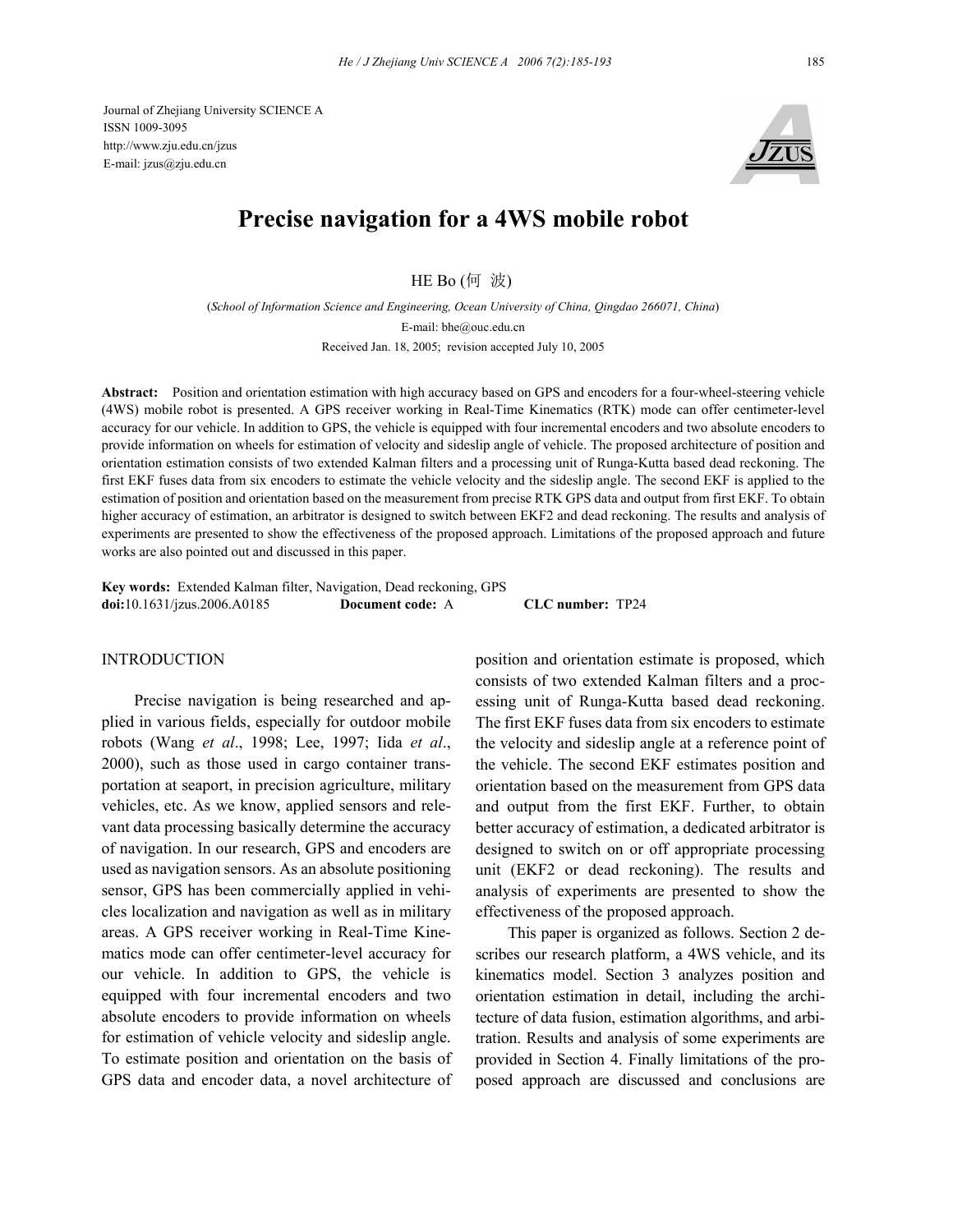presented in Section 5 and Section 6 respectively.

# KINEMATICS MODEL OF A MOBILE ROBOT

Our research platform, Cycab, is a computer-aided and DC-motor-driven four wheel steering vehicle. The kinematic model used in this paper is based on the one in (Wang *et al*., 1998) that was derived for a 4WS vehicle. The motion of the vehicle can be described in global coordinates by using the "bicycle model" (Tay, 1999) as illustrated in Fig.1. The reference point *CG* is chosen at the center of gravity of the vehicle. Point *O* is the Instant Center of Turn.  $\delta_f$  and  $\delta_r$  are the steering angles of front and rear wheels.  $(x, y, \psi)$  defines the configuration of the vehicle body, where,  $(x, y)$  is the position of the reference point in global coordinates and  $\psi$  is the vehicle heading angle.



**Fig.1 Kinematics model** 

The kinematic model can be derived based on principles of geometry as follows:

$$
x(k+1) = x(k) + \Delta v(k) \cos[\psi(k) + \beta(k)],
$$
  
\n
$$
y(k+1) = y(k) + \Delta v(k) \sin[\psi(k) + \beta(k)],
$$
  
\n
$$
\psi(k+1) = \psi(k) + \Delta \frac{v(k)}{l_r \cos \delta_r} \sin[\beta(k) - \delta_r],
$$

where, *∆* is the sampling interval.

# POSITION AND ORIENTATION ESTIMATE WITH HIGH ACCURACY

Position and orientation estimation aims to pro-

duce the vehicle configuration,  $(x, y, \psi)$ , using the measurement data from GPS and encoders mounted on the steering and driving systems.

# **Architecture**

When reception is good, GPS measurements provide the vehicle position  $(x, y)$ , but not the vehicle heading-angle. However, GPS signals are not available at all times; thus navigation requires more than the GPS. Encoders are common type of sensors in the industry. They are used to record the speed or relative position of a rotating shaft. To estimate the configuration of a vehicle, encoders are not reliable because of accumulation of error over time-drift.

As such, combination of the absolute sensors, e.g., GPS or compass and relative sensors, e.g., encoder, gyroscope and accelerometer is a natural solution (Kobayashi and Watanabe, 1994; Abbott and Powell, 1999). In this paper, we propose architecture for estimating the configuration of the vehicle based on extended Kalman filtering and Runga-Kutta method as illustrated in Fig.2. In this architecture, two extended Kalman filters are deployed; one (EKF1) is used to estimate the velocity and sideslip angle of the vehicle measuring wheels velocity and steering angle. Another one (EKF2) is used to fuse absolute positioning information from GPS and the output of the first extended Kalman filter to estimate the configuration of the vehicle, i.e.,  $(x, y, \psi)$ . A block of R-K is referred to as dead reckoning based on Runga-Kutta method. An arbitrator and its two virtual switches in this architecture, determine which of the estimate solutions is on service. The details of the above mentioned blocks of algorithms will be presented in the next sub-sections.



**Fig.2 Architecture of position and orientation estimation**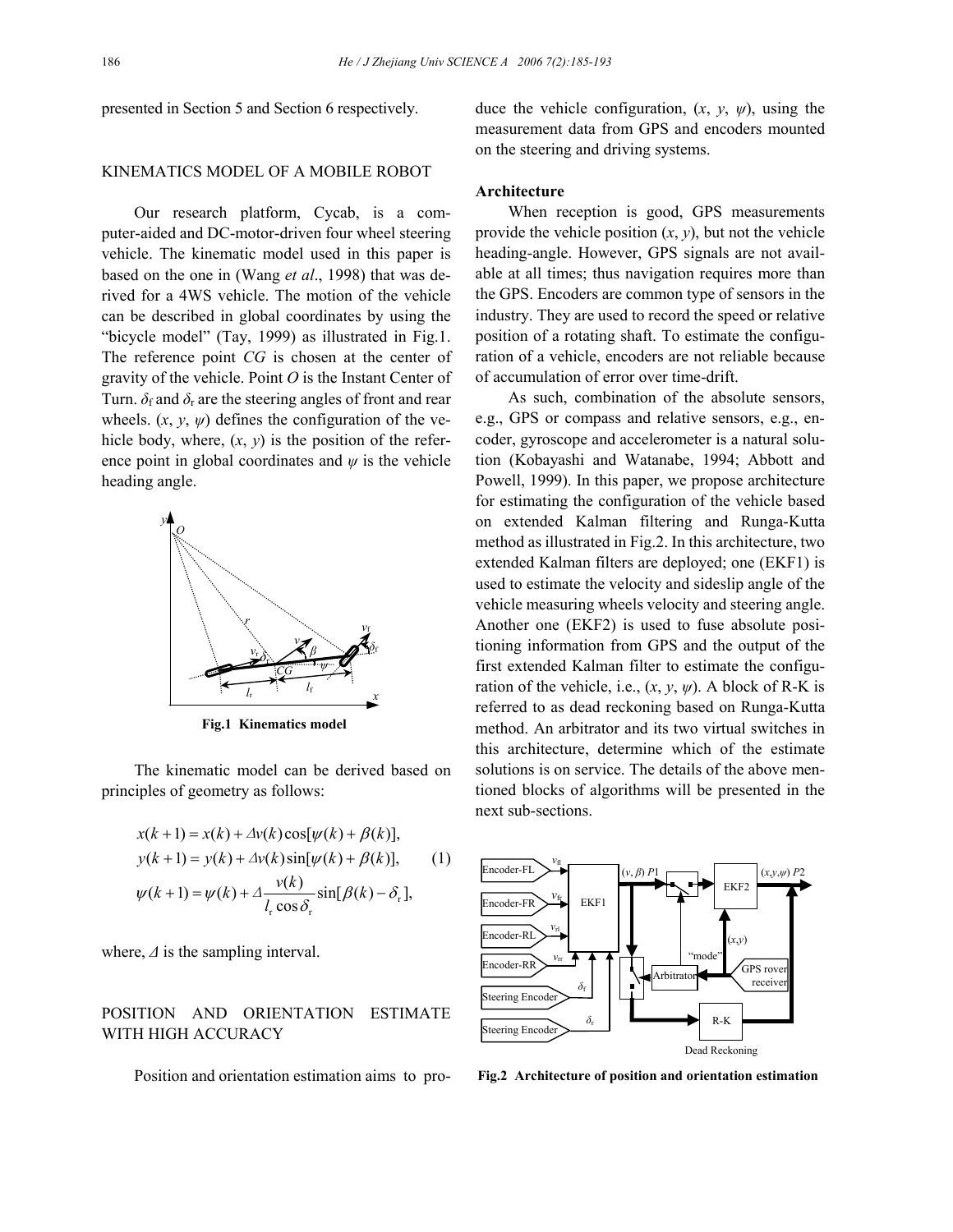Wheel velocities  $v_{\text{fl}}$ ,  $v_{\text{fr}}$ ,  $v_{\text{rl}}$  and  $v_{\text{rr}}$ , are obtained from incremental encoders mounted at each of four wheels.  $\delta_f$  and  $\delta_r$  are steering angles of two front wheels and two rear wheels respectively, which are measured by two absolute encoders installed at the hydraulic jacks on the vehicle.

## **Estimation algorithms**

EKF1 estimates the vehicle velocity, *v*, and vehicle sideslip angle, *β*. It is always first choice to see if we can obtain any direct relationships from existing equations, like Eq.(1), which relates the vehicle position and orientation to the velocity and sideslip angle. Is it possible to get an explicit definition of velocity *v* and sideslip angle *β* from the vehicle position and orientation as shown in Eq.(2)?

$$
v(k) = \frac{[\psi(k+1) - \psi(k)]l_{r} \cos \delta_{r}}{\Delta \sin \left\{ \arctan \left[ \frac{y(k+1) - y(k)}{x(k+1) - x(k)} \right] - \psi(k) - \delta_{r} \right\}},
$$
  

$$
\beta(k) = \arctan \left[ \frac{y(k+1) - y(k)}{x(k+1) - x(k)} \right] - \psi(k).
$$
 (2)

But obviously the vehicle orientation on the right side of the above equations is not available. So, we must explore other way to estimate *v* and *β*.

Now, let us take  $[v, \beta, \rho]^T$  as state vector *x*,  $\rho$  is the curvature at the center of gravity of the vehicle. Assuming that the velocity and sideslip angle of the vehicle keep constant within one sampling interval, the process model is as follows:

$$
v(k+1) = v(k) + w_v(k),\n\beta(k+1) = \beta(k) + w_\beta(k),\n\rho(k+1) = \rho(k) + w_\beta(k).
$$
\n(3)

 $[w_v, w_\beta, w_\beta]^\text{T}$  is process error vector, a zero-mean white noise with *Q*1 covariance matrix. The above assumption is valid while the vehicle is driven smoothly without sharply accelerating or decelerating or turning.

The measurement model should be the equations that express the relationships between four wheels velocity, two steering angles and state vector  $[v, \beta, \rho]$ <sup>T</sup>. Fig.3 represents the vehicle kinematics based on four-wheels model. *r* is the instant radius at point *CG*, i.e., the reciprocal of *ρ*.

The velocities at the four wheels of the vehicle are as expressed in Eq.(4).

$$
v_{\text{fl}} = v \cos \beta \left[ 1 - \frac{b\rho}{\cos \beta} \right], \quad v_{\text{fr}} = v \cos \beta \left[ 1 + \frac{b\rho}{\cos \beta} \right],
$$
  
\n
$$
v_{\text{rl}} = v \cos \beta \left[ 1 - \frac{b\rho}{\cos \beta} \right], \quad v_{\text{fr}} = v \cos \beta \left[ 1 + \frac{b\rho}{\cos \beta} \right].
$$
  
\n(4)  
\n
$$
v_{\text{fl}} = v \cos \beta \left[ 1 + \frac{b\rho}{\cos \beta} \right].
$$
  
\n(5)  
\n
$$
\rho_{\text{fl}} = \frac{v_{\text{fl}}}{\sqrt{\frac{v_{\text{fl}}}{\beta_{\text{fl}}}}}
$$
  
\n
$$
\rho_{\text{fr}} = \frac{v_{\text{fl}}}{\sqrt{\frac{v_{\text{fr}}}{\beta_{\text{fl}}}}}
$$
  
\n
$$
\rho_{\text{fr}} = \frac{v_{\text{fr}}}{\sqrt{\frac{v_{\text{fr}}}{\beta_{\text{fl}}}}}
$$
  
\n
$$
\rho_{\text{fr}} = \frac{v_{\text{fr}}}{\sqrt{\frac{v_{\text{fr}}}{\beta_{\text{fl}}}}}
$$
  
\n
$$
\rho_{\text{fr}} = \frac{v_{\text{fr}}}{\sqrt{\frac{v_{\text{fr}}}{\beta_{\text{fl}}}}}
$$

**Fig.3 Kinematics model in vehicular coordinate** 

Taking the magnitudes only:

$$
v_{\text{fl}} = v \cos \beta \sqrt{\left(1 - \frac{b\rho}{\cos \beta}\right)^2 + \tan^2 \delta_{\text{r}}},
$$
  

$$
v_{\text{fr}} = v \cos \beta \sqrt{\left(1 + \frac{b\rho}{\cos \beta}\right)^2 + \tan^2 \delta_{\text{r}}},
$$
  

$$
v_{\text{rl}} = v \cos \beta \sqrt{\left(1 - \frac{b\rho}{\cos \beta}\right)^2 + \tan^2 \delta_{\text{r}}},
$$
  

$$
v_{\text{rr}} = v \cos \beta \sqrt{\left(1 + \frac{b\rho}{\cos \beta}\right)^2 + \tan^2 \delta_{\text{r}}}.
$$
  
(5)

The front and rear steering angles  $\delta_f$  and  $\delta_r$  can be derived by analyzing Fig.3 and are expressed in Eq.(6).

$$
\tan \frac{\delta_{\rm f}}{2} = \frac{-\cos \beta + \sqrt{l_{\rm f}^2 \rho^2 + 2l_{\rm f}\rho \sin \beta + 1}}{l_{\rm f}\rho + \sin \beta},
$$
  
\n
$$
\tan \frac{\delta_{\rm r}}{2} = \frac{\cos \beta - \sqrt{l_{\rm r}^2 \rho^2 - 2l_{\rm r}\rho \sin \beta + 1}}{l_{\rm r}\rho - \sin \beta}.
$$
 (6)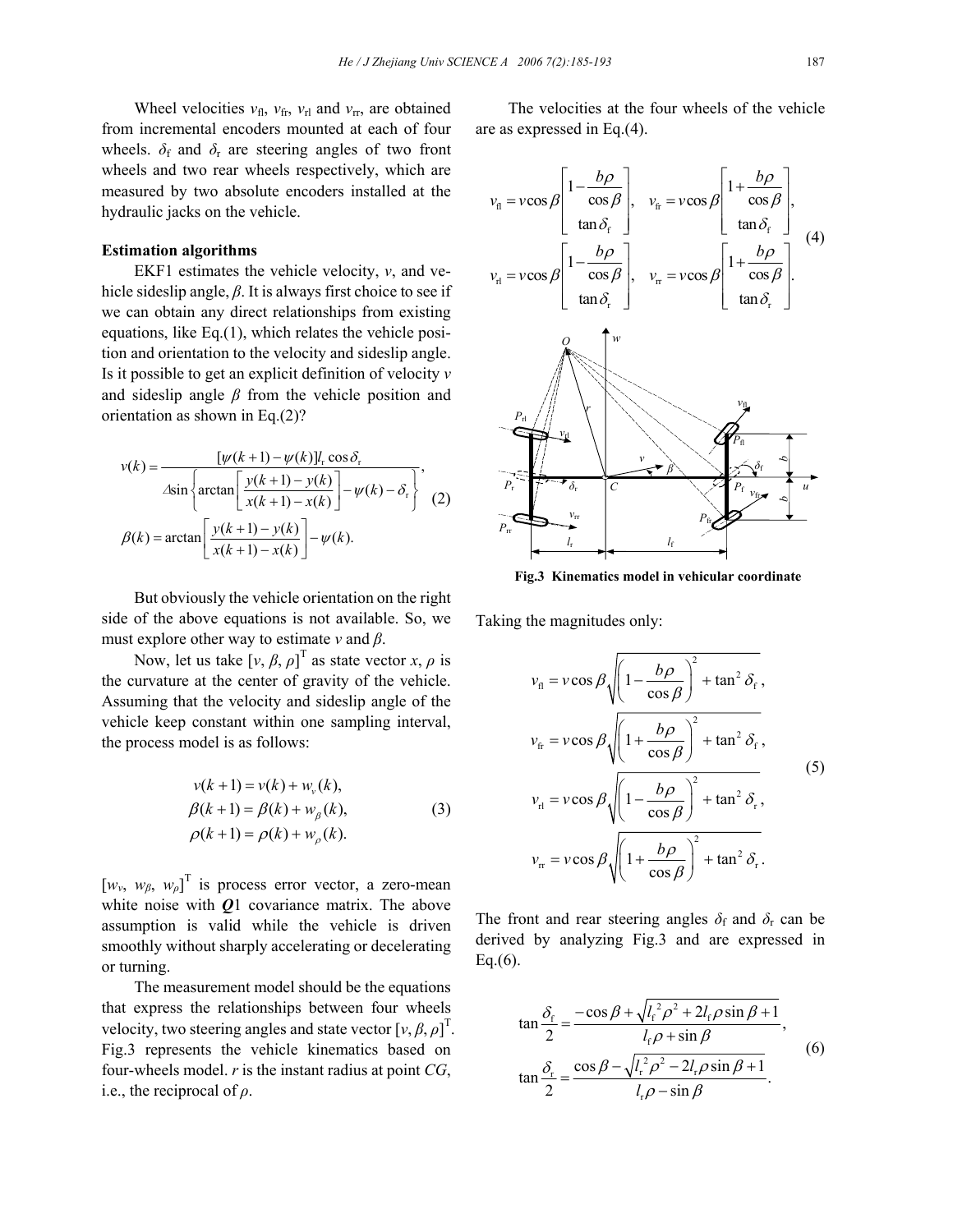Combining Eqs.(5) and (6) yields a discretized measurement model as described by Eqs.(7) and (8).

$$
z(k)=h1[x(k), k]+v(k), \qquad (7)
$$

$$
h\left[x(k),k\right]=\sqrt{\gamma(k)\cos\beta(k)\sqrt{\left[1-\frac{b\rho(k)}{\cos\beta(k)}\right]^{2}+\left[\tan\delta_{\rm f}(k)\right]^{2}}}
$$
\n
$$
v(k)\cos\beta(k)\sqrt{\left[1+\frac{b\rho(k)}{\cos\beta(k)}\right]^{2}+\left[\tan\delta_{\rm f}(k)\right]^{2}}
$$
\n
$$
v(k)\cos\beta(k)\sqrt{\left[1-\frac{b\rho(k)}{\cos\beta(k)}\right]^{2}+\left[\tan\delta_{\rm r}(k)\right]^{2}}
$$
\n
$$
v(k)\cos\beta(k)\sqrt{\left[1+\frac{b\rho(k)}{\cos\beta(k)}\right]^{2}+\left[\tan\delta_{\rm r}(k)\right]^{2}}
$$
\n
$$
-\cos\beta(k)+\sqrt{l_{\rm f}^{2}\rho(k)^{2}+2l_{\rm f}\rho(k)\sin\beta(k)+1}\frac{l_{\rm f}\rho(k)+\sin\beta(k)}{l_{\rm f}\rho(k)+\sin\beta(k)}
$$
\n
$$
\frac{\cos\beta(k)-\sqrt{l_{\rm f}^{2}\rho(k)^{2}-2l_{\rm f}\rho(k)\sin\beta(k)+1}}{l_{\rm f}\rho(k)-\sin\beta(k)}
$$

where,  $z=[v_{\text{fl}}, v_{\text{fr}}, v_{\text{rl}}, v_{\text{rr}}, \tan(\delta_f/2), \tan(\delta_f/2)]^T$  is the measurement vector; *v* is the measurement error vector, which is a zero-mean white noise vector with *R*1 covariance matrix.  $h1[x(k), k]$  in Eq.(8) is a nonlinear transition function.

To apply extended Kalman filtering, the Jacobian matrices with respect to state vector should be worked out (Farrell and Barth, 1999). The transition function Jacobian matrix of the process model is an identity matrix, the Jacobian  $H1$  ("1" means the index of EKF1) of *h*1 of the measurement model is presented by the following equation:

$$
H1[\hat{\mathbf{x}}(k+1|k),k] = \frac{\partial h1(\mathbf{x},k)}{\partial \mathbf{x}}\bigg|_{\mathbf{x}=\hat{\mathbf{x}}(k+1|k)}.\tag{9}
$$

Details can be found in Appendix A.

EKF1 works in the following steps:

Step 1: State prediction and measurement prediction

$$
\hat{x}(k+1|k) = x(k|k),\nP1(k+1|k) = \hat{x}(k|k)P1(k|k) \hat{x}(k|k) + Q1(k),\n\hat{z}(k+1|k) = h1[\hat{x}(k+1|k),k],
$$

$$
\mathbf{S}(k+1|k) = \mathbf{H}\mathbb{I}[\hat{\mathbf{x}}(k+1|k),k]
$$

$$
\times \mathbf{P}[(k+1|k)\mathbf{H}]^{\mathrm{T}}[\hat{\mathbf{x}}(k+1|k),k] + \mathbf{R}[(k)].
$$

Step 2: Compute EKF gain

$$
\mathbf{K}(k+1|k) = \mathbf{P}[(k+1|k)\mathbf{H}]^{\mathrm{T}}[\hat{\mathbf{x}}(k+1|k),k]\mathbf{S}(k+1)^{-1}.
$$

Step 3: Update estimate

$$
\hat{x}(k+1|k+1) = \hat{x}(k+1|k) \n+K(k+1)[z(k+1) - \hat{z}(k+1|k)],
$$
\n
$$
P1(k+1|k+1) = P1(k+1|k) - K(k+1)S(k+1)K^{T}(k+1).
$$

Repeat the above process for *k*=0, 1, …

In EKF2, the state vector is  $[x, y, \psi]^T$ , and the estimation results of EKF1 are taken as the control input here. The estimate error covariance *P*1 of EKF1 is used to determine the initial error covariance of the process model. The process model of EKF2 is:

$$
\mathbf{x}(k+1)=\mathbf{f}2[\mathbf{x}(k), k]+\mathbf{w}(k), \qquad (10)
$$

where,  $f2[x(k),k]$  is of the form of Eq.(1), *w* is the error vector of the process model with zero-mean and *Q*2 the error covariance. Eqs.(11) and (12) are the measurement modes of the EKF2. The measurement vector *z* is directly recorded data from GPS positioning information with zero-mean and *R*2 error covariance.

$$
z(k)=h2[x(k), k]+v(k), \qquad (11)
$$

$$
h_1(k) = x_1(k) = x(k),
$$
\n(12)

$$
h_2(k) = x_2(k) = y(k).
$$
 (12)

Jacobian matrix *F*2 of transition function vector *f*2 with respect to state vector and Jacobian matrix *H*2 of transition function vector *h*2 with respect to state vector are presented in the following forms respectively:

$$
F2 = \frac{\partial f(2(x,k))}{\partial x}\Big|_{x=\hat{x}(k|k)} = \begin{bmatrix} 1 & 0 & -v\sin[\psi(k) + \beta(k)] \\ 0 & 1 & v\cos[\psi(k) + \beta(k)] \\ 0 & 0 & 1 \end{bmatrix}, (13)
$$

$$
H2[\hat{x}(k+1|k),k] = \frac{\partial h(2(x,k))}{\partial x}\Big|_{x=\hat{x}(k+1|k)} = \begin{bmatrix} 1 & 0 & 0 \\ 0 & 1 & 0 \end{bmatrix}. (14)
$$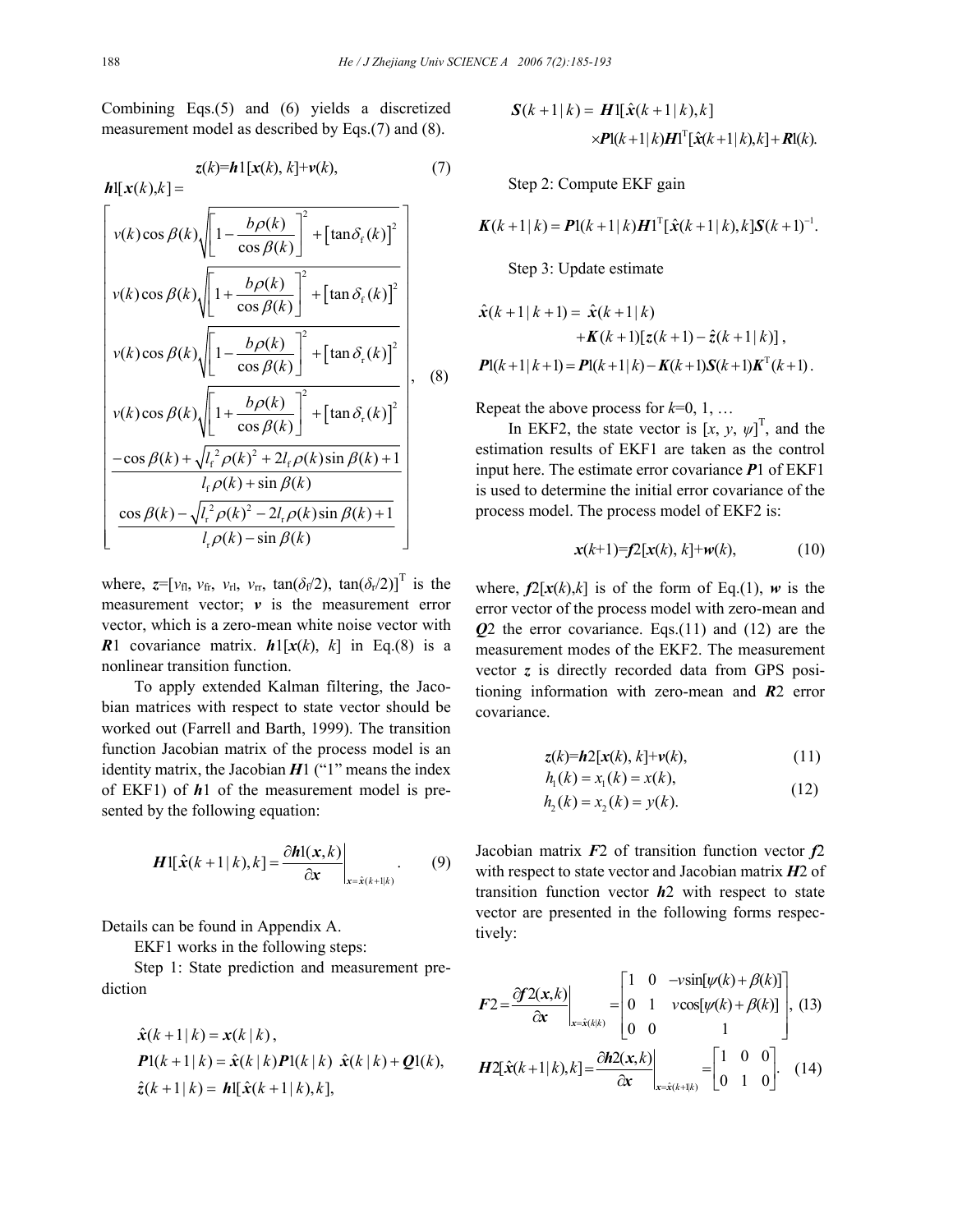EKF2 works in the following steps:

Step 1: State prediction and measurement prediction

$$
\hat{x}(k+1|k) = f2(k|k),\nP2(k+1|k) = F2(k|k)P2(k|k)F2^{T}(k|k) + Q1(k),\n\hat{z}(k+1|k) = h2[\hat{x}(k+1|k),k],\nS(k+1|k) = H2[\hat{x}(k+1|k),k]\n\times P2(k+1|k)H2^{T}[\hat{x}(k+1|k),k] + R2(k).
$$

Step 2: Compute EKF gain

$$
\mathbf{K}(k+1|k) = \mathbf{P}2(k+1|k)\mathbf{H}2^{\mathrm{T}}[\hat{\mathbf{x}}(k+1|k),k]\mathbf{S}(k+1)^{-1}.
$$

Step 3: Update estimate

$$
\hat{x}(k+1|k+1) = \hat{x}(k+1|k) \n+K(k+1)[z(k+1) - \hat{z}(k+1|k)],
$$
\n
$$
P2(k+1|k+1) = P2(k+1|k) - K(k+1)S(k+1)K^{T}(k+1).
$$

Repeat the above process for *k*=0, 1, …

By fusing the data from encoders and GPS, the position and orientation of the vehicle can be estimated using the above process. Although one kind of sensor data only, i.e., GPS measurement is used explicitly in EKF2, we note that EKF2 takes the vehicle velocity and sideslip angle, which are estimation outputs in EKF1, as its control inputs. So, actually EKF2 indirectly fuses measurement from six encoders with data from GPS sensor. The estimation by EKF2 can achieve high accuracy due to the high accuracy data from RTK of GPS.

RTK, i.e., Real-Time Kinematics, can give centimeter-level accuracy. The GPS receivers used in RTK systems should be dual-frequency types that use standard code and carrier phase GPS signals, and track the second carrier phase signal that enable RTK GPS receivers to lock into the high accuracy (centimeter level). But, high accuracy needs more requirements, for example, to get initialized, RTK needs a minimum of five satellites, after that it can operate with four (DGPS needs a minimum of three for sub-meter accuracy). Furthermore, for RTK, GPS receiver must be capable of On-the-Fly initialization (obtaining centimeter accuracy while moving). A

RTK GPS receiver (Trimble, MS750) is installed on our Cycab. Fig.4 shows a scenario of RTK GPS positioning system. There are two GPS receivers being used, one is for base station, and the other is for rover, e.g. our Cycab. Generally the rover receiver has two operation modes, e.g., fixed RTK (centimeter accuracy), DGPS (sub-meter accuracy). Between the two modes is a transient mode, i.e., float RTK, which has better accuracy than DGPS, but worse accuracy than fixed RTK.





However, in practice, fixed RTK mode is not constantly available during the vehicle driving. There are many cases that could result in satellites signals mask or deterioration, for example, the vehicle passing by a bridge or high building, or being close to a high tree, etc. Even at a nearly open-view site, the deterioration of GPS signals could occur due to ionosphere activities or satellites failure. In such cases, GPS operation mode would be degraded from Fixed RTK to Float RTK or even DGPS (We will not discuss the situations of completely losing GPS signals or degrading to standard GPS in this paper), the estimation precision also will deteriorate significantly as well. To compensate for the lost precision as much as possible, dead reckoning is applied to replace EKF2 to produce the position and orientation of the vehicle during the above deterioration stages. The dead reckoning here is a Runga-Kutta-based algorithm to solve the differential Eq.(10).

#### **Arbitration mechanism**

To choose the best estimate outputs from EKF2 or the dead-reckoning, an arbitrator (Fig.5) is designed to determine which estimate is online. In the NMEA data output of the GPS rover receiver is a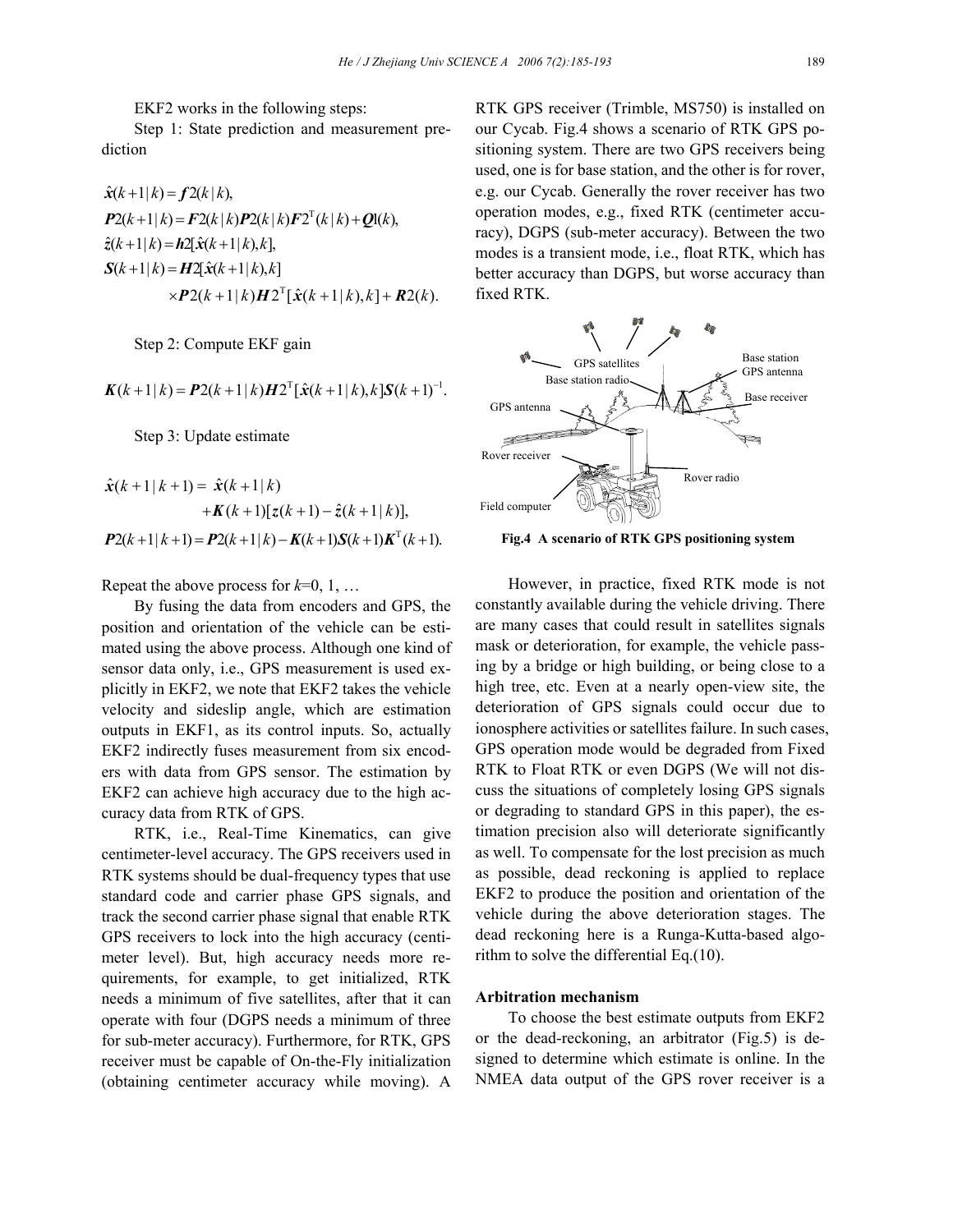message segment of "GPS quality indicator", which indicates the current GPS modes by digits. The arbitrator utilizes such messages to switch the algorithms between EKF2 and Runga-Kutta-based dead reckoning. Fig.5 shows that, the dead reckoning has to subject to timeout checking, its "lifespan" is limited to a preset interval. Or else, the drift of encoders through time could go beyond a specified error bound, even beyond the error bound of DGPS or float RTK.





Another issue is that the dead reckoning must be initialized by the latest estimation results. In other words, the dead reckoning should be calibrated by the latest available GPS data before it is put into service.

# EXPERIMENTAL RESULTS

Experiments were carried out in a car park with some low trees and houses nearby. In most cases, the

rover GPS receiver on our vehicle works in fixed RTK mode.

Estimation outputs of EKF1 are shown in Fig.6, estimation results can rapidly converge, even initializing the state vector with some bias. To evaluate the estimation, a quasi-true velocity by post-processing



**Fig.6 Results of EKF1. (a) Velocity by EKF1; (b) Sideslip angle by EKF1; (c) Curvature by EKF1; (d) Square error of velocity**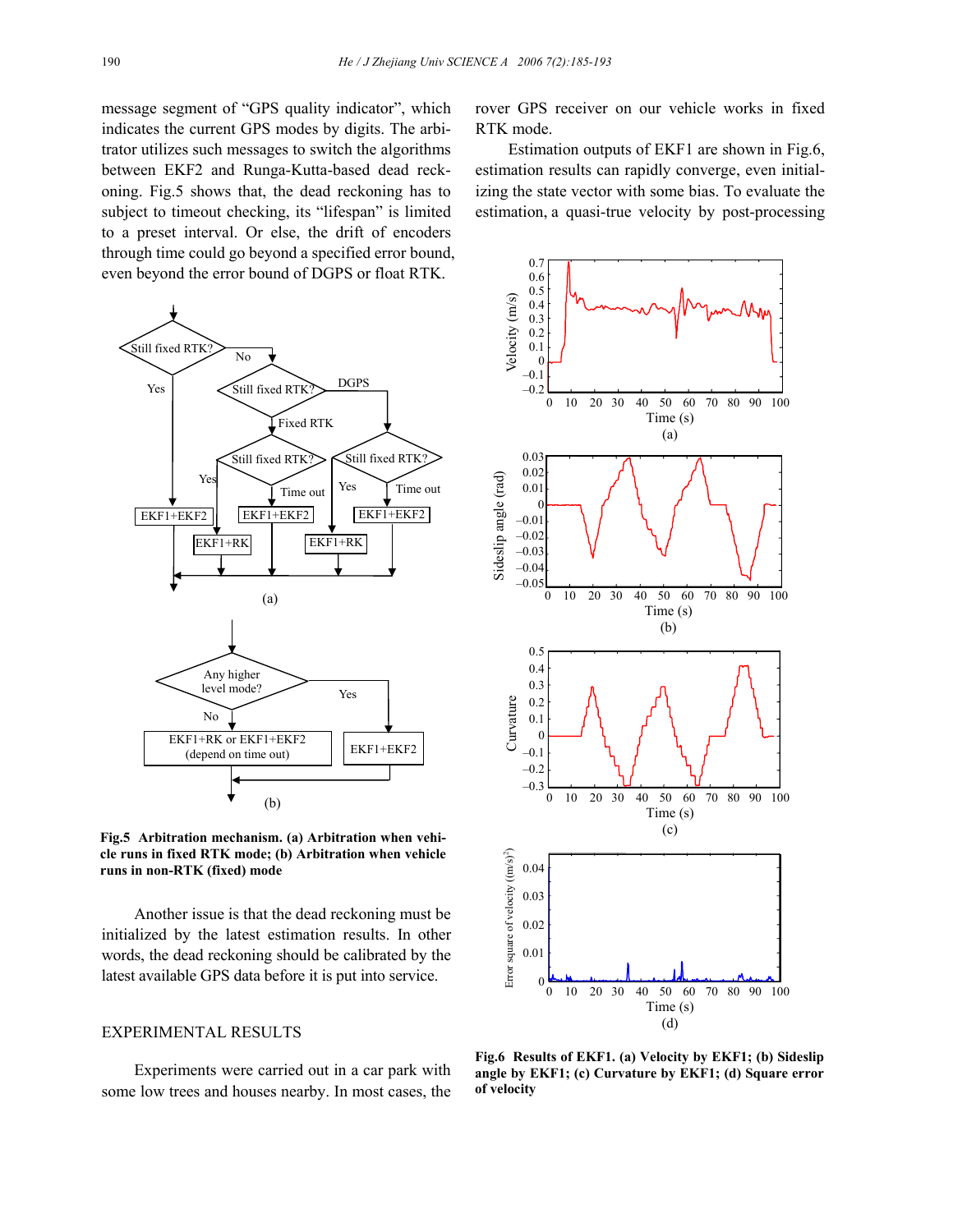of GPS data is used for comparison; the square error shown in Fig.6d reflects the performance of estimation to some extent.

Fig.7 shows the trajectories of two experiments that basically represent the cases that most possibly occur when the vehicle is running at a nearly open-view site.



**Fig.7 Trajectories by EKF (solid line) and GPS only (dotted line). (a) Experiment 1; (b) Experiment 2** 

In Experiment 1, the vehicle starts running from the upper right side of Fig.7a with GPS working in fixed RTK mode. The dotted line is the trajectory recorded by GPS data, the solid line is produced by the estimator represented in Fig.2. The estimation mostly coincides with the one by GPS, because EKF1+EKF2 is being used to estimate the states according to the arbitration mechanism. From the starting point, GPS is in fixed RTK mode; good results are produced by EKF1+EKF2. When the vehicle reaches segment *AB*, the DGPS mode occurs and a significant error (magnified profile is shown in the right window) emerges accordingly. Thus RTK1+RK algorithm is carried out within the timeout period (15 s for DGPS, 20 s for RTK Float). The upper little arrow *A* points to the entering DGPS epoch, the lower arrow *B* points to the recovering to fixed RTK epoch. Clearly the estimation of EKF1+RK is quite good in such case. GPS works in fixed RTK mode again in the

last period (after point *B*), the estimator applies EKF1+EKF2 accordingly.

Experiment 2 presents a worse situation of GPS signal (Fig.7b). A signal block occurs when the antenna of the rover receiver is intentionally covered for a short term. This experiment was aimed at showing the performance of the estimator when the GPS works under bad conditions. The vehicle starts running with GPS working in fixed RTK mode, EKF1+EKF2 is used to estimate the states. From point *A*, the GPS signal is lost suddenly, there is no normal position data output (in such case, zeros are taken as the position output, so the dotted line jumps to the origin), GPS receiver is in the "blind" status. At the point *B*, the GPS signal recovers, enters the DGPS mode first, then enters the float RTK mode at point *C*, finally returns to the high precise mode, i.e., fixed RTK at point *D*. From point *B* to point *D*, a typical complete RTK initialization procedure is performed, which takes about 30 s. From point *A*, the EKF1+RK (dead reckoning) is switched on to estimate the configuration of the vehicle. In this case, the dead reckoning only lasts 15 s under the rule of the arbitrator. After the timeout, the estimator has to switch to EKF1+EKF2 at around the point *C* due to the drift of the encoders.

# LIMITATIONS

This paper's proposed approach has some limitations, especially the problem of our not being sure that the GPS signal is always good enough in practice, would seriously and adversely impact the performance of the vehicle's navigation system. And, although using data from six encoders and Runga-Kutta-based dead reckoning we can work out the vehicle position and orientation, error accumulation would get large when fixed RTK mode is lost for a long term. So, positioning and navigation cannot completely rely on only one kind of sensor (encoder). If RTK GPS is not available, more sensors, such as gyroscope, accelerometer, digital compass, etc. should be installed on the vehicle. In our future research we will mount an IMU (inertial measurement unit) and laser scanner on Cycab, fuse them with encoders and GPS into EKF architecture to offer better and more reliable estimation.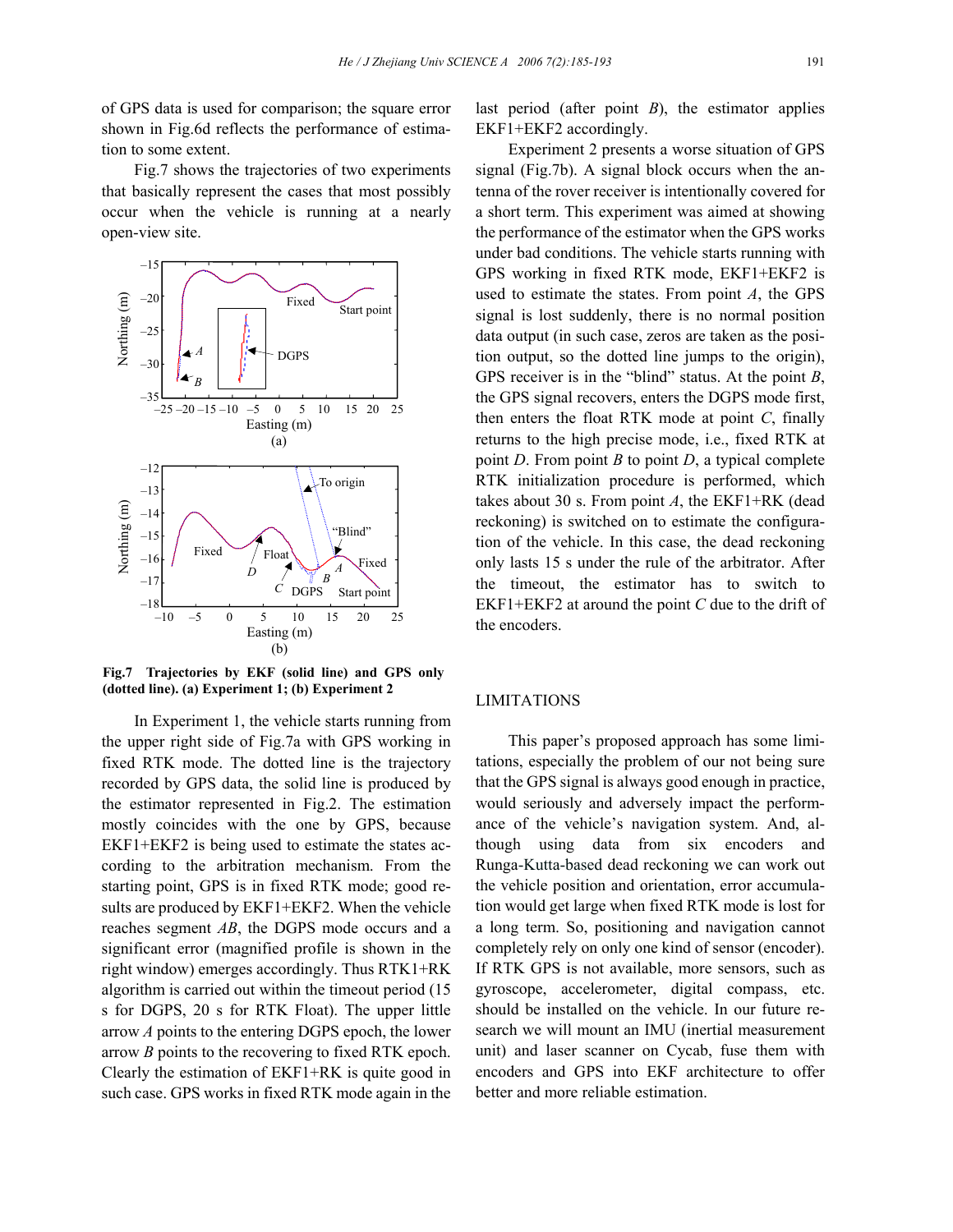# **CONCLUSION**

Real-time kinematics positioning of GPS provides very high precision (centimeter-level) for navigation of vehicles or outdoor mobile robots. But to be practical, it has to be used together with other sensors if deterioration of GPS signals is considered. In this paper, a 4WS vehicle is considered and we propose an estimator consisting of two extended Kalman filters, a Runga-Kutta-based dead reckoning unit and an arbitrator to estimate the position and orientation of the vehicle. Results of experiments showed the efficiency and high accuracy of estimation, especially for the cases of short-term deterioration of satellites signals.

### APPENDIX A

Supposing,

$$
A_{\rm f}(k) = \sqrt{l_{\rm f}^2 \rho^2 + 2l_{\rm f}\rho \sin \beta + 1},
$$
  
\n
$$
A_{\rm r}(k) = \sqrt{l_{\rm r}^2 \rho^2 - 2l_{\rm r}\rho \sin \beta + 1},
$$
  
\n
$$
B_{\rm f}(k) = (-\cos \beta + \sqrt{l_{\rm f}^2 \rho^2 + 2l_{\rm r}\rho \sin \beta + 1})/(l_{\rm r}\rho + \sin \beta),
$$
  
\n
$$
B_{\rm f}(k) = (\cos \beta - \sqrt{l_{\rm r}^2 \rho^2 - 2l_{\rm r}\rho \sin \beta + 1})/(l_{\rm r}\rho - \sin \beta),
$$
  
\n
$$
C_{+} = 1 + \frac{b\rho}{\cos \beta}, C_{-} = 1 - \frac{b\rho}{\cos \beta},
$$
  
\n
$$
D_{\rm f} = 1 - B_{\rm f}^2, D_{\rm r} = 1 - B_{\rm r}^2,
$$
  
\n
$$
E_{\rm f} = l_{\rm f}\rho - \sin \beta, E_{\rm f} = l_{\rm f}\rho + \sin \beta,
$$
  
\n
$$
E_{\rm r} = l_{\rm r}\rho - \sin \beta, E_{\rm r} = l_{\rm r}\rho + \sin \beta.
$$

The Jacobian matrix of the EKF1 is

$$
H1[\hat{x}(k+1|k),k] = \frac{\partial h1(x,k)}{\partial x}\Big|_{x=\hat{x}(k+1|k)} =
$$
\n
$$
\begin{bmatrix}\n\frac{\partial v_n}{\partial v} & \frac{\partial v_n}{\partial \theta} & \frac{\partial v_n}{\partial \theta} \\
\frac{\partial v_r}{\partial v} & \frac{\partial v_r}{\partial \theta} & \frac{\partial v_r}{\partial \theta} \\
\frac{\partial v_r}{\partial v} & \frac{\partial v_r}{\partial v} & \frac{\partial v_r}{\partial \theta} & \frac{\partial v_r}{\partial \theta} \\
\frac{\partial v_r}{\partial u} & \frac{\partial v_r}{\partial v} & \frac{\partial v_r}{\partial \theta} & \frac{\partial v_r}{\partial v} \\
\frac{\partial \tan(\delta_r/2)}{\partial v} & \frac{\partial \tan(\delta_r/2)}{\partial \theta} & \frac{\partial \tan(\delta_r/2)}{\partial \theta} \\
\frac{\partial \tan(\delta_r/2)}{\partial v} & \frac{\partial \tan(\delta_r/2)}{\partial \theta} & \frac{\partial \tan(\delta_r/2)}{\partial \theta}\end{bmatrix},
$$

#### **References**

- Abbott, E., Powell, D., 1999. Land-vehicle navigation using GPS. *Proceeding of IEEE*, **87**(1):145-162.
- Farrell, J.A., Barth, M., 1999. The Global Positioning System and Inertial Navigation. McGraw-Hill.
- Iida, M., Kudou, M., Ono, O., Umeda, M., 2000. Automatic Following Control for Agricultural Vehicle. AMC, Nagoya, p.158-162.
- Kobayashi, K., Watanabe, K., 1994. Accurate Navigation via Sensor Fusion of Differential GPS and Rate-Gyro. IMTC, Hamamatsu, p.556-559.
- Lee, M., 1997. Arrier-Phase Differential GPS for Automatic Control of Land Vehicles. Ph.D Thesis, Stanford University.
- Tay, E.K., 1999. Modeling, Analysis and Control Design for an Automated Guided Vehicle. MS Thesis, Nanyang Tech. Univ.
- Wang, D., Tay, E.K., Zribi, M., 1998. Modeling of an AGV for Handling Heavy Containers. The 3rd International Conference on Advanced Mechatronics, Japan, p.67-72.

$$
\partial v_{\text{fl}} / \partial v = \cos \beta \sqrt{C_{-}^{2} + 4B_{\text{f}}^{2} / D_{\text{f}}^{2}},
$$
  
\n
$$
\partial v_{\text{fr}} / \partial v = \cos \beta \sqrt{C_{+}^{2} + 4B_{\text{f}}^{2} / D_{\text{f}}^{2}},
$$
  
\n
$$
\partial v_{\text{fl}} / \partial \beta = v \cos \beta \left\{ (C_{+}^{2} + 4B_{\text{f}}^{2} / D_{\text{f}}^{2})^{-1/2} \left( \frac{bC_{+}}{\cos \beta} - \frac{4B_{\text{f}} l_{\text{f}}}{D_{\text{f}}^{2} A_{\text{f}}} - \frac{4B_{\text{f}}^{2} l_{\text{f}}}{D_{\text{f}}^{2} E_{\text{f}} - \frac{8B_{\text{f}}^{3} l_{\text{f}} E_{\text{f}} - 8B_{\text{f}}^{4} l_{\text{f}} A_{\text{f}}}{D_{\text{f}} E_{\text{f}} - A_{\text{f}}}\right)\right\},
$$
  
\n
$$
\partial v_{\text{fl}} / \partial \rho = v \cos \beta \left\{ (C_{+}^{2} + 4B_{\text{f}}^{2} / D_{\text{f}}^{2})^{-1/2} \left( - \frac{bC_{-}}{\cos \beta} + \frac{4B_{\text{f}} l_{\text{f}}}{D_{\text{f}}^{2} A_{\text{f}}} - \frac{4B_{\text{f}}^{2} l_{\text{f}}}{D_{\text{f}}^{2} E_{\text{f}}} - \frac{8B_{\text{f}}^{3} l_{\text{f}} E_{\text{f}} - 8B_{\text{f}}^{4} l_{\text{f}} A_{\text{f}}}{D_{\text{f}}^{2} A_{\text{f}}}\right)\right\},
$$
  
\n
$$
\partial v_{\text{fr}} / \partial \beta = -v \sin \beta \sqrt{C_{+}^{2} + 4B_{\text{f}}^{2} / D_{\text{f}}^{2}} + v \cos \beta \left\{ (C_{+}^{2} + 4B_{\text{f}}^{2} / D_{\text{f}}^{2})^{-1/2} \left( \frac{b \rho C_{+} \sin \beta}{\cos^{2} \beta} + \frac{4B_{
$$